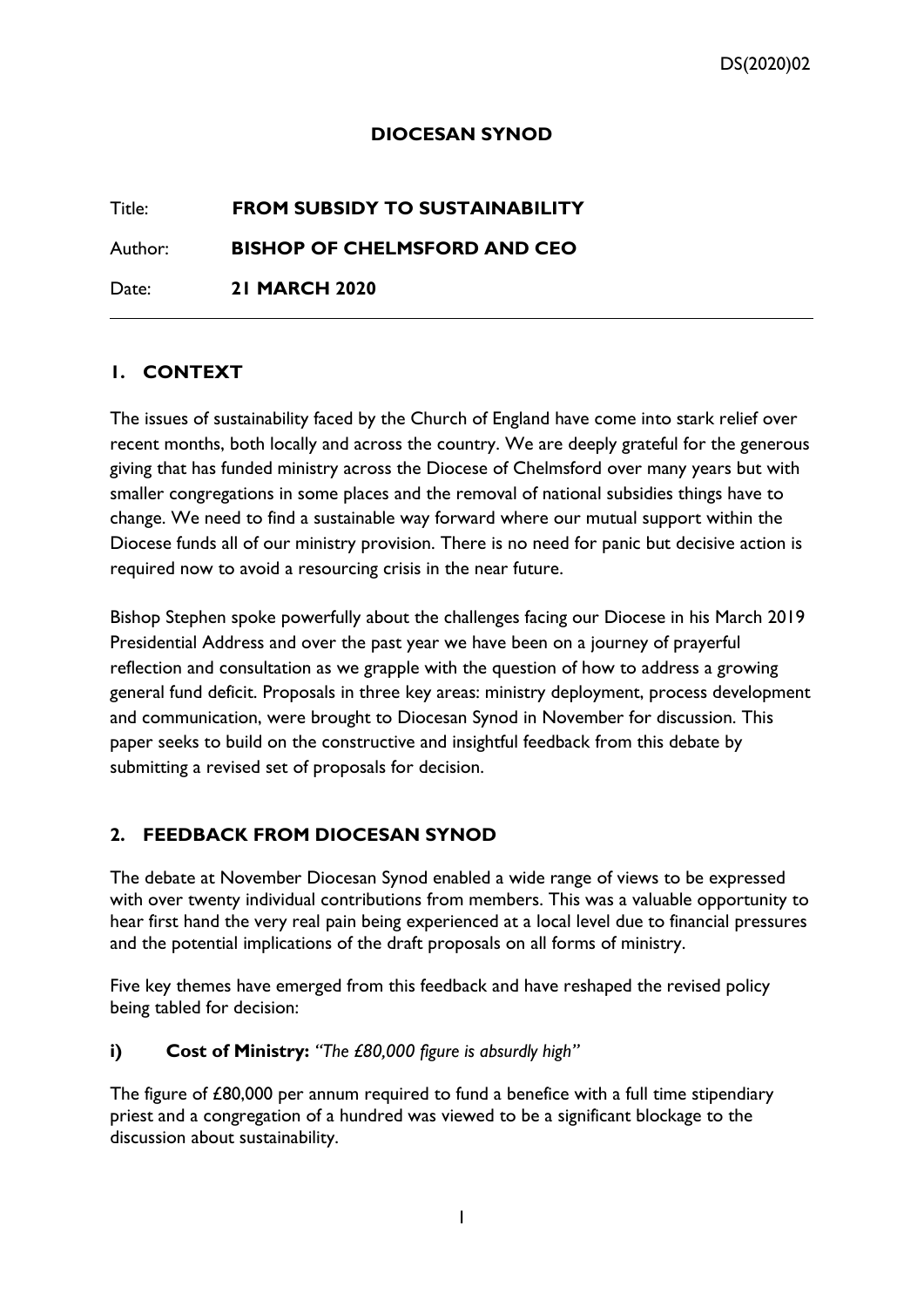#### **ii) Stewardship:** *"Giving is an act of worship not a payment for services rendered"*

A number of comments focussed on the importance of generous giving as part of our dayto-day discipleship and the need to invest in resources and teaching which could increase the levels of serving with accountability within the area of finance. There was also a suggestion made that we should facilitate coordinated prayer across the Diocese given the strategic importance of this issue.

#### **iii) Vacancy policy:** *"The process flow looks punitive" "What about growth?"*

Whilst some members of Synod welcomed the clarity and simplicity of the process flow, others felt that it looked punitive: it risked showing stipendiary ministers as a financial burden and devaluing other forms of ministry (e.g. Lay and Self-Supporting). A question was also raised about how plans for mission and growth fitted within the proposed policy.

#### **iv) Mission and Ministry Units (MMU's) and Deaneries:** *"How do the financial sustainability plans affect MMU formation?" "How does this relate to Deanery plans?"*

The original drivers for MMU's formation were the need for sustainable structures to support a forecast shortage of stipendiary clergy and the desire that no minister should exercise ministry alone. Now that financial sustainability is a major consideration, questions were raised regarding the impact on MMU formation and the interface with Deaneries.

**v) Mechanics:** *"What about parishes paying share out of reserves?" "New share process not working"*

A series of concerns were expressed regarding the acute financial pressures being experienced at a parish level with many smaller congregations struggling to cope with expensive building maintenance and others paying share out of reserves which are rapidly diminishing. There was also frustration expressed with the mechanics of the new share scheme.

Overall, there was a strong sense of agreement that we face a significant problem which isn't going away, it is a painful issue that we would all prefer not to have to face and there is no "silver bullet" which will fix everything. Since the Synod debate, there have been no alternative solutions proposed for further exploration.

# **3. REVISED PROPOSALS**

# **i) Cost of Ministry**

A revised articulation of ministry costs has been developed which distinguishes between direct and shared costs:

*The direct cost* of a full time stipendiary minister is £51,000 per year and includes stipend, pension and housing maintenance. The direct costs associated with a House for Duty post or a Self-supporting Minister are significantly less.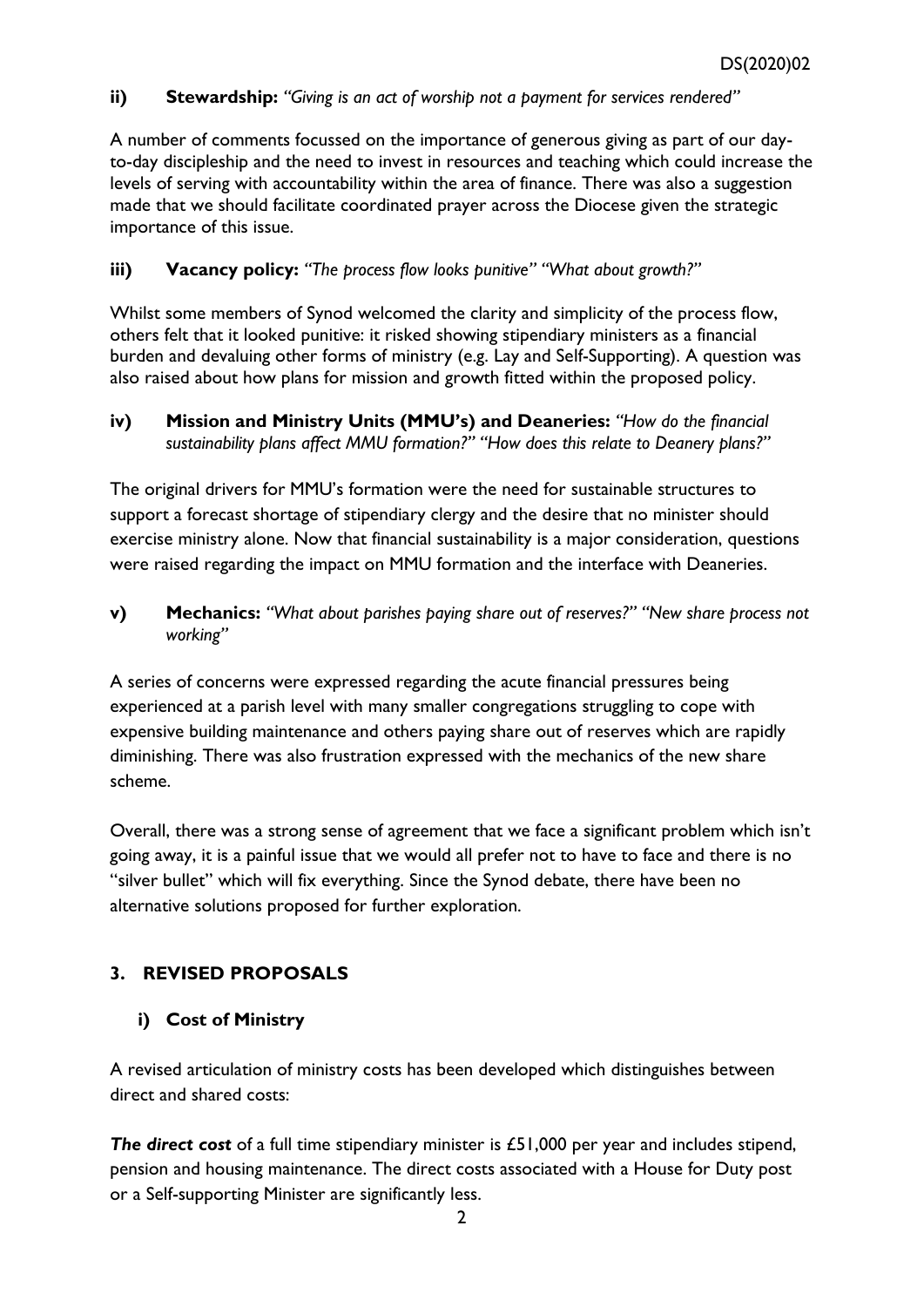*The shared costs* of being the Church in Essex and East London total £8m per year and are made up as follows:

- £4.2m for future ministry training, especially for the provision of curates and training of ordinands
- £1.3m for ministry leadership including Archdeacons, Area Teams and Area Dean support
- £2.5m for essential and mandatory services covering areas such as safeguarding, DAC, schools work, finance and governance

This seems like a big number but equates to £5 per person per week given current congregation sizes. A new booklet "Reimagining Ministry: Counting the Cost" has been produced which uses a narrative based approach along with striking hand painted graphics to explain how our direct and shared costs support ministry across the Diocese.

# **ii) Stewardship**

A day of prayer was organised for  $23<sup>rd</sup>$  February with resources made available on the diocesan website including a short video from Bishop Stephen, a prayer, a leaflet, a podcast sermon on the theme of giving and a feedback area so that parishes could share their reflections from the day. Feedback has been gathered and consideration will be given as to how we can learn from and build on this initial prayer event.



At the beginning of March, the national church announced a new scheme to fund giving advisors in Dioceses across the country. The aim is to resource a post which can work alongside diocesan leadership teams to preach on generosity, lead on projects that facilitate effective giving (such as the Parish Giving Scheme, contactless giving machines etc.) and provide stewardship resources for use in parishes. The Diocese of Chelmsford will be in the first wave of applications for funding to support a stewardship advisor.

Following the successful pilot of roadshows in the Barking area on the subject of financial sustainability and generous giving it is recommended that the new Colchester and Bradwell Mission and Ministry Advisors work with the Area Teams to develop a communications plan which is tailored to their Episcopal Area.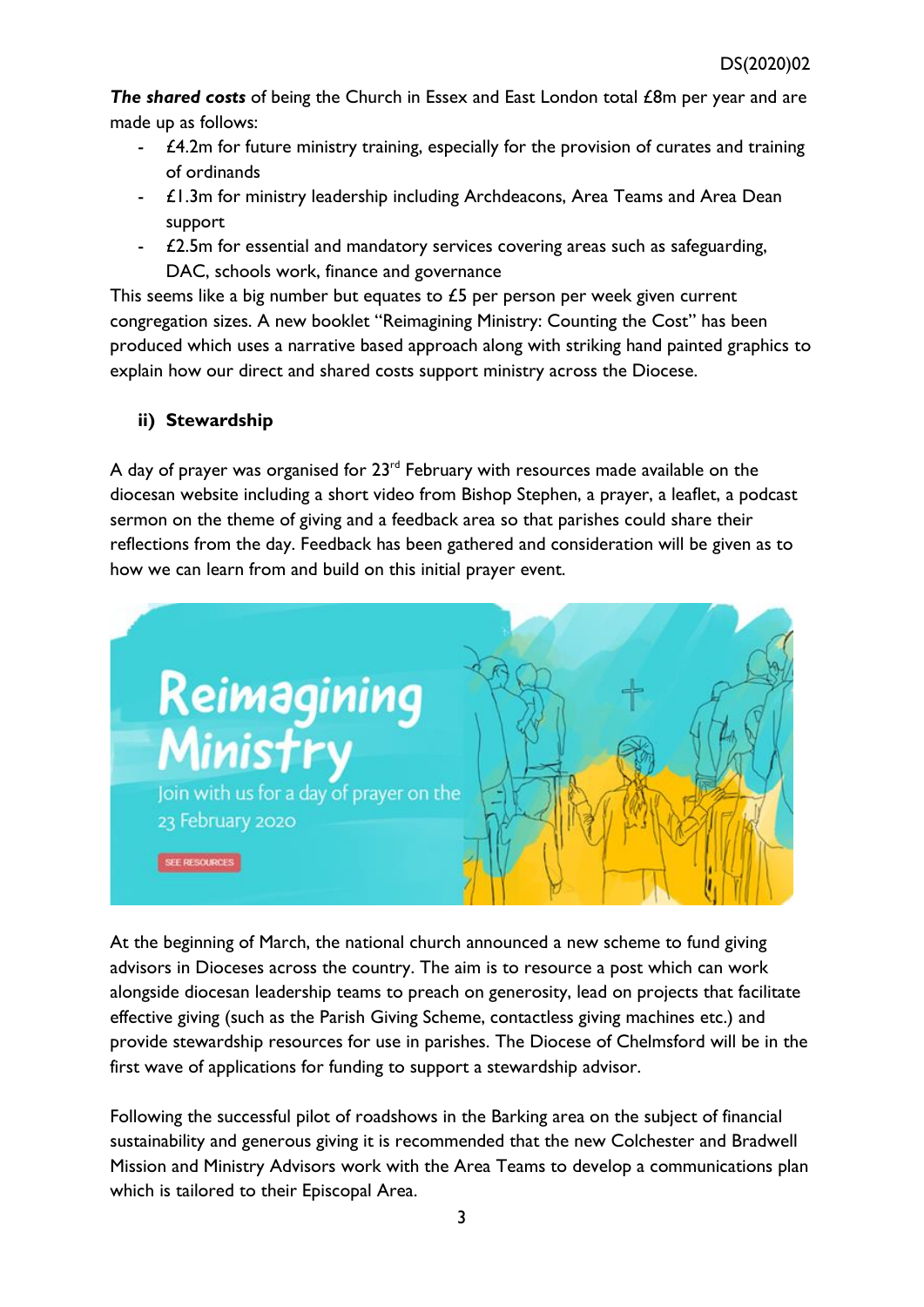### **iii) Vacancy Management and Ministry Deployment Policy**

When a vacancy is in view, the Archdeacon will initiate a structured conversation with the  $MMU<sup>1</sup>$  about what sort of ministry provision is realistic given current resources and future development plans.

#### **Inputs**

Ahead of this conversation, the MMU leadership will be encouraged to reflect on 3 key areas:

- Current ministry provision: how are lay, self-supporting and stipendiary ministers deployed across the MMU?
- Current resources: how many people are in each congregation, how many are regular givers and what financial reserves or investments are available? What Low Income Community grants are received by way of mutual support?
- Future development plans: what are the mission priority areas for the MMU and how are benefices planning to develop their ministry over the medium term?

To assist in this process of reflection the following tools will be made available: a summary of attendance and financial information for the MMU, a conversation guide with a list of suggested questions and a Strengths, Weakness, Opportunities, Threats (SWOT) selfassessment analysis framework (see appendix 3).

#### **Conversation**

Participation in the dialogue process will be at the discretion of the Archdeacon but will typically include the MMU leader, Churchwardens, the Area Dean and Lay Chair.



<sup>&</sup>lt;sup>1</sup> In response to a proposal made to the Barking AMPC, we recognise that in a few Deaneries it may be appropriate for the structured conversation to take place at Deanery rather than at MMU level. This option will be open on request from the Deanery and at the discretion of the Archdeacon concerned, in consultation with the Area Dean and Lay Chair.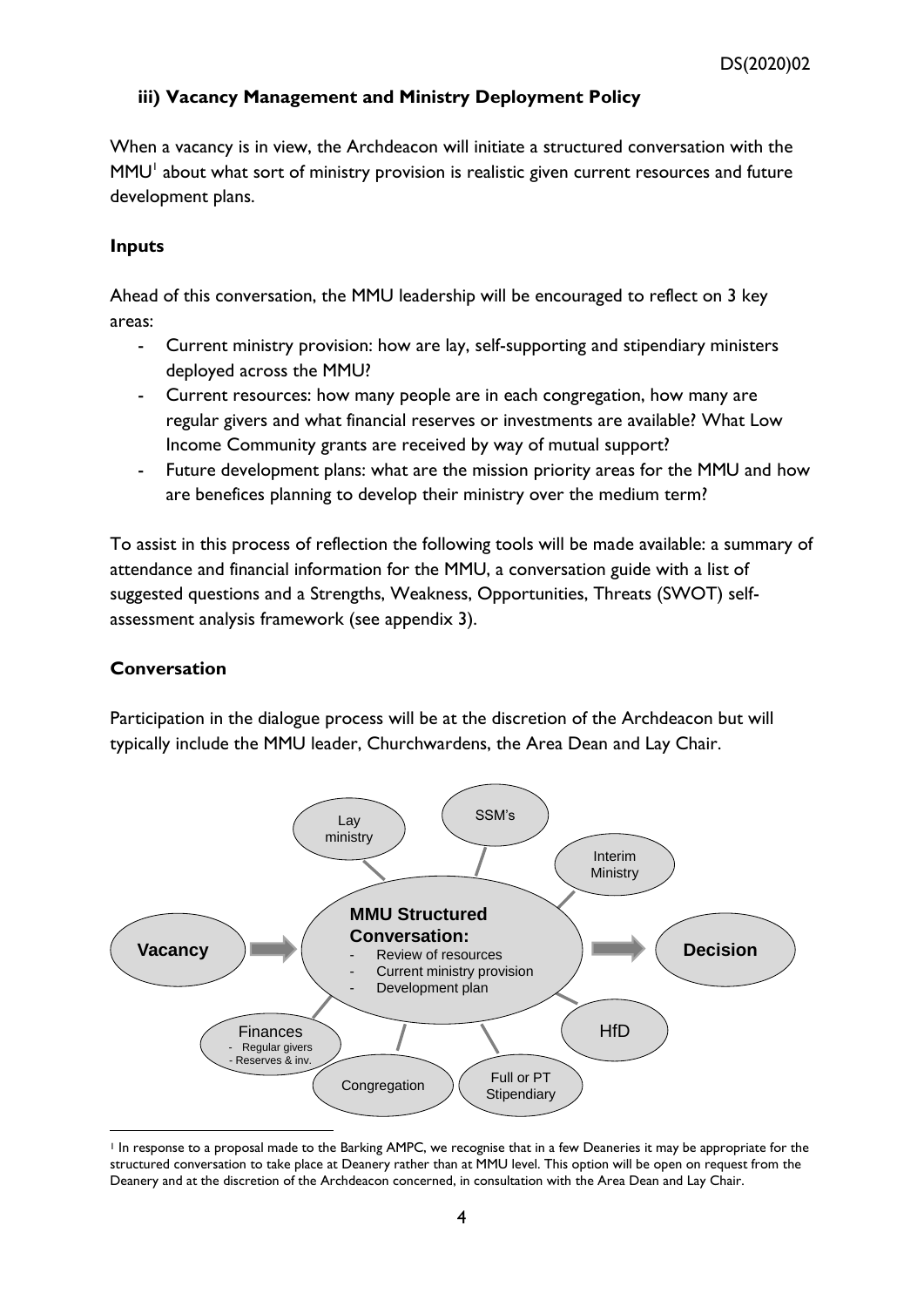Where an MMU is not covering its direct ministry costs (£51,000 per annum for a full time stipendiary priest), after any Low Income Community grant has been taken into account, and not making a contribution to shared costs it can no longer be assumed that there will be a like-for-like replacement. A recommendation on the shape of future ministry provision and an explanation of how it will be financed will be made by the Area Bishop, Archdeacon, Area Dean and Lay Chair to the Diocesan Mission and Pastoral Committee (DMPC).

#### **Outcomes**

The possible outcomes from the structured conversation will include:

- Lay Ministry or **SSM:** a reimagining of ministry where Lay or Self-Supporting Ministry will take a key leadership role
- **Interim Ministry:** appointment of an Interim Minister given the potential for turnaround
- *Part Time:* appointment of a House for Duty post, a part time stipendiary priest or sharing of a full time minister across the MMU or benefice
- *Full Time Stipendiary:* given availability of sufficient financial resources to sustain this type of ministry
- *Closure:* in some instances the harsh realities of unstainable congregations and dwindling resources may lead to a recommendation of closure

A number of the above outcomes would require some form of pastoral re-organisation, may take some time to implement and might require significant pastoral support from the clergy and lay leadership team.

#### **Timescales**

For the majority of vacancies, a three month notice period is provided by the outgoing priest. Under the recent changes to The Patronage (Benefices) Measure 1986, the Bishop can set a "Start Date" for the appointment process which is up to three months after a vacancy occurs. This provides a window of up to six months in which to manage the structured conversation and reach a recommendation on future ministry provision. If pastoral re-organisation is required the right of presentation can be suspended by the Bishop, subject to the necessary consultation and consents, at any time during the vacancy. For more details on the changes to the Measure please see appendix 4.

In some circumstances, e.g. planned retirement of an incumbent, it will be possible to have a conversation well ahead of a vacancy arising and in these instances the Archdeacon will use the additional time available to facilitate the process. Diocesan Synod passed a motion in March 2019 stating that all parishes should be in an MMU by the end of 2021. During the transitional period, vacancies may arise in a benefice which is not part of an MMU. In these circumstances the process will run in exactly the same way but with the focus of the structured conversation being at benefice level rather than MMU level. In some instances it may helpful for the Deanery to support this conversation with a benefice as they move towards joining an MMU.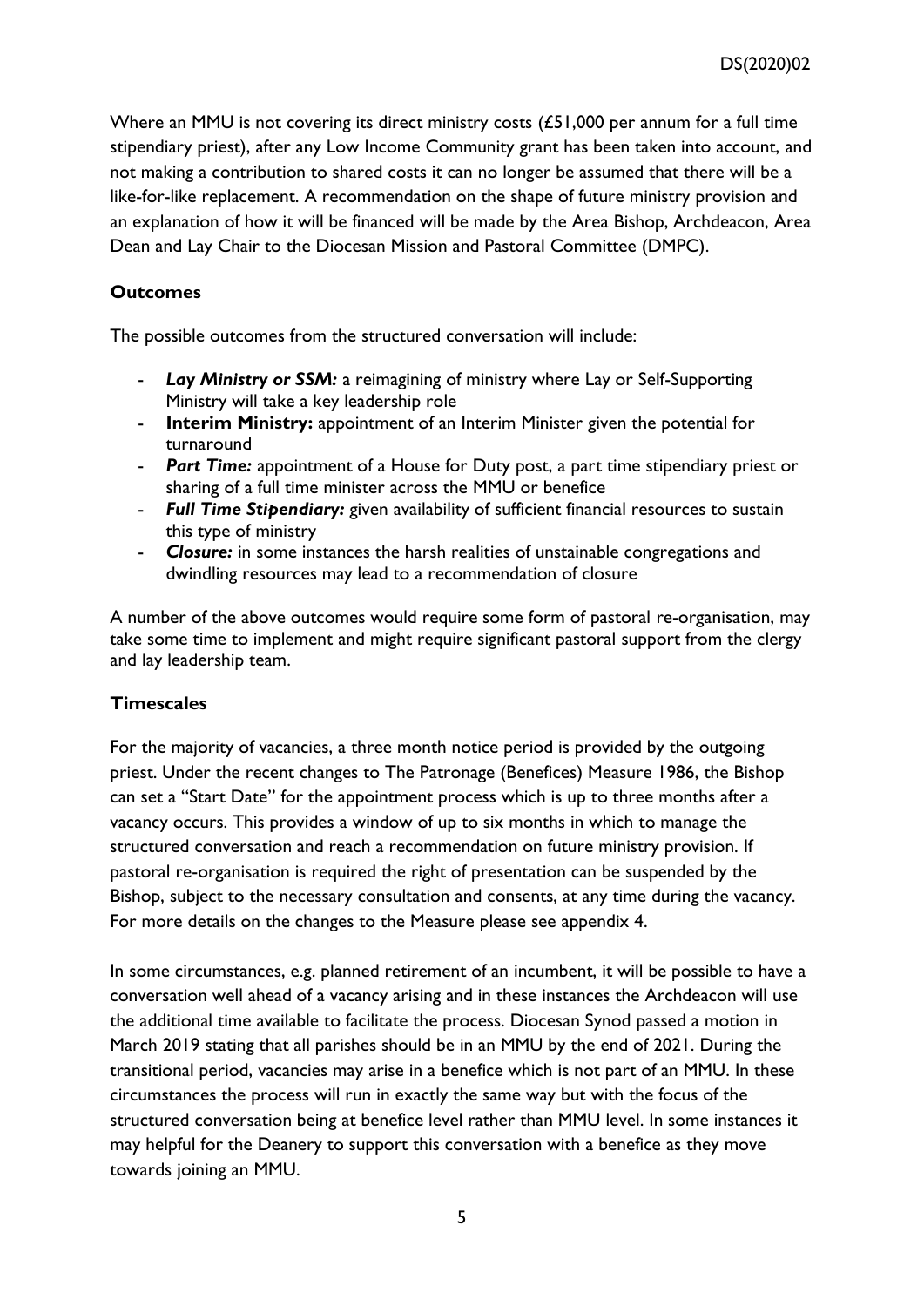# **iv) MMU's and Deaneries**

Deaneries were invited to attend an MMU Consultation Day on Tuesday 3 March to consider issues of ministry for mission in the light of the growing expectation that with the removal of national subsidies we need to find a mutually supportive and sustainable way of funding ministry at a local level. The specific aims were to:

- Share progress and learning about MMU formation and operation so far, and
- Discern what principles are needed for the effective formation and functioning of MMUs in the future.

Over 120 people attended with representation from most Deaneries. The day was expertly facilitated by Nicky McGinty and participants engaged with the process with energy and positivity. Participants valued the opportunity to meet others from different contexts around the Diocese. The day finished with Deanery groups meeting together to plan their own next steps. Some of the key insights from the day are highlighted below:

*Mission:* It is very encouraging that the objective and priority of missional engagement for MMUs is both understood and felt to be their overarching purpose and longing.

*Sustainability:* This word features in the original MMU Guidance and now carries greater weight with the expectations of covering ministry costs. However, some perceive the word negatively as mere survival. Having a more positive objective for each church and MMU that is associated with health, vitality and growth would be preferable.

**Principles:** The current principles for the formation and operation of MMUs were generally affirmed. There is still a minority view that MMUs are a questionable idea but no alternative proposals have been offered and the majority view is that we must get on and finish the task. Suggested new/additional principles for AMPCs to consider include:

- a. Enabling the gifts of the whole people of God
- b. MMU involvement in the appointment of new clergy
- c. Cross-licensing of clergy across an MMU/Deanery
- d. Including consideration of the environment and the  $5<sup>th</sup>$  Mark of Mission
- e. Greater emphasis on Discipleship (recognising the counter-cultural nature of the Sermon on the Mount)
- f. Focus on the abundance and generosity of God's provision, not our perceived lack of resources.
- g. Increasing expectation of MMU accountability and mutual monitoring.

*Finance.* There was considerable enthusiasm to separate issues of finance and parish share from the missional and pastoral aspects of MMU formation and operation. Issues of ministerial availability and deployment mean that these issues cannot be entirely separated. However, consideration could be given to enable Archdeacons to determine the best local arrangements to enable parish share allocation and vacancy conversations to be held at either MMU or Deanery-level.

These insights will be submitted to Bishop's Council, Mission and Pastoral Committees and Deaneries for further consideration.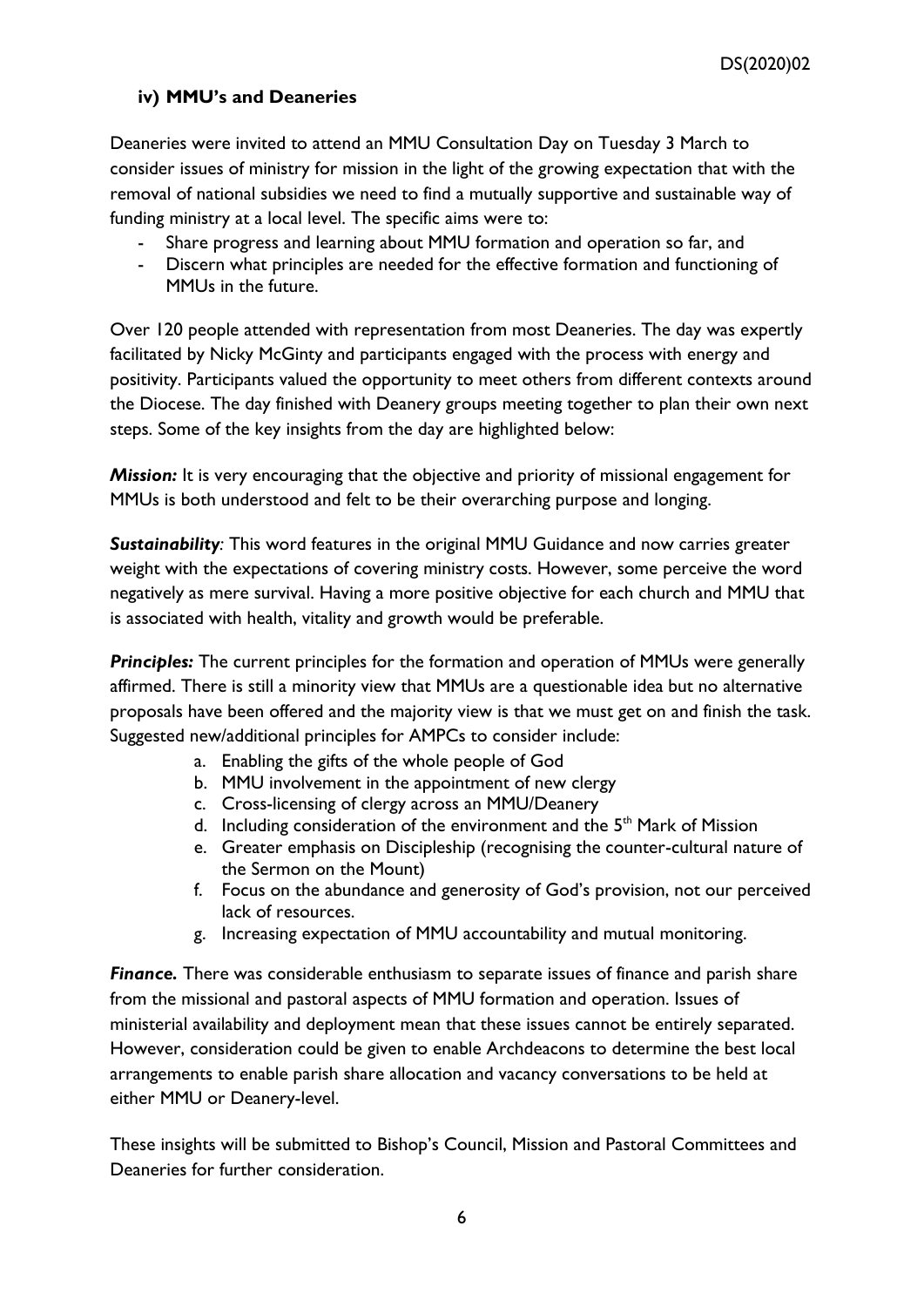If agreed, this ministry deployment policy will be a step change for the Diocese and will also enable us to be realistic about how we plan for a sustainable and mutually supportive future. However, it remains the case that a properly owned and considered Deanery plan, with every parish, benefice and new Christian community being part of an MMU, is the best way to ensure sustainability and growth into the future. We therefore urge each Deanery not to wait until there is a vacancy to begin this thinking, but to anticipate the changes that may be around the corner for some parishes and amend their plans accordingly.

We don't want any parish in the Diocese to be either ignorant or despairing of these developments. If agreed, it can form the foundation of future planning in the Deanery with immediate effect.

# **v) Mechanics**

The new share scheme introduced in 2016 has experienced a number of significant challenges:

- MMU formation has taken much longer than expected resulting in the transitional benefice model continuing for far longer than planned
- The offer based system piloted for eleven early MMU's has not been successful: it has resulted in £250,000 a year less in giving and an unsustainable level of bilateral negotiation with central teams
- Deanery officers feel disempowered by the new system and their valuable local knowledge has been lost in the process
- The focus on cost of ministry has led to many benefices who are paying less feeling discouraged and many who are paying more seeking reductions in their share contribution

It is important that the share process supports the vacancy policy described above and reflects our values of mutual support as the Church of England in Essex and East London. Given the scale of work involved, it is proposed that an interim solution for 2021 is submitted to May Finance Committee and June Synod for approval and that, in parallel, a revised long term scheme is designed.

# **4. APPROVAL SOUGHT**

Diocesan Synod is invited to APPROVE the following motion:

*"That this Synod approve the policy for "Vacancy Management and Ministry Deployment" to facilitate a financially sustainable and mutually supportive future for the Diocese of Chelmsford."* 

Further work will continue in the areas of communication and stewardship: learning from the MMU workshop will be fed back to Bishop's Council and a proposal for an interim 2021 share process will be developed for May Finance Committee and June Synod. It is proposed that the new policy is reviewed after 12 months and a report provided to Synod in 2021.